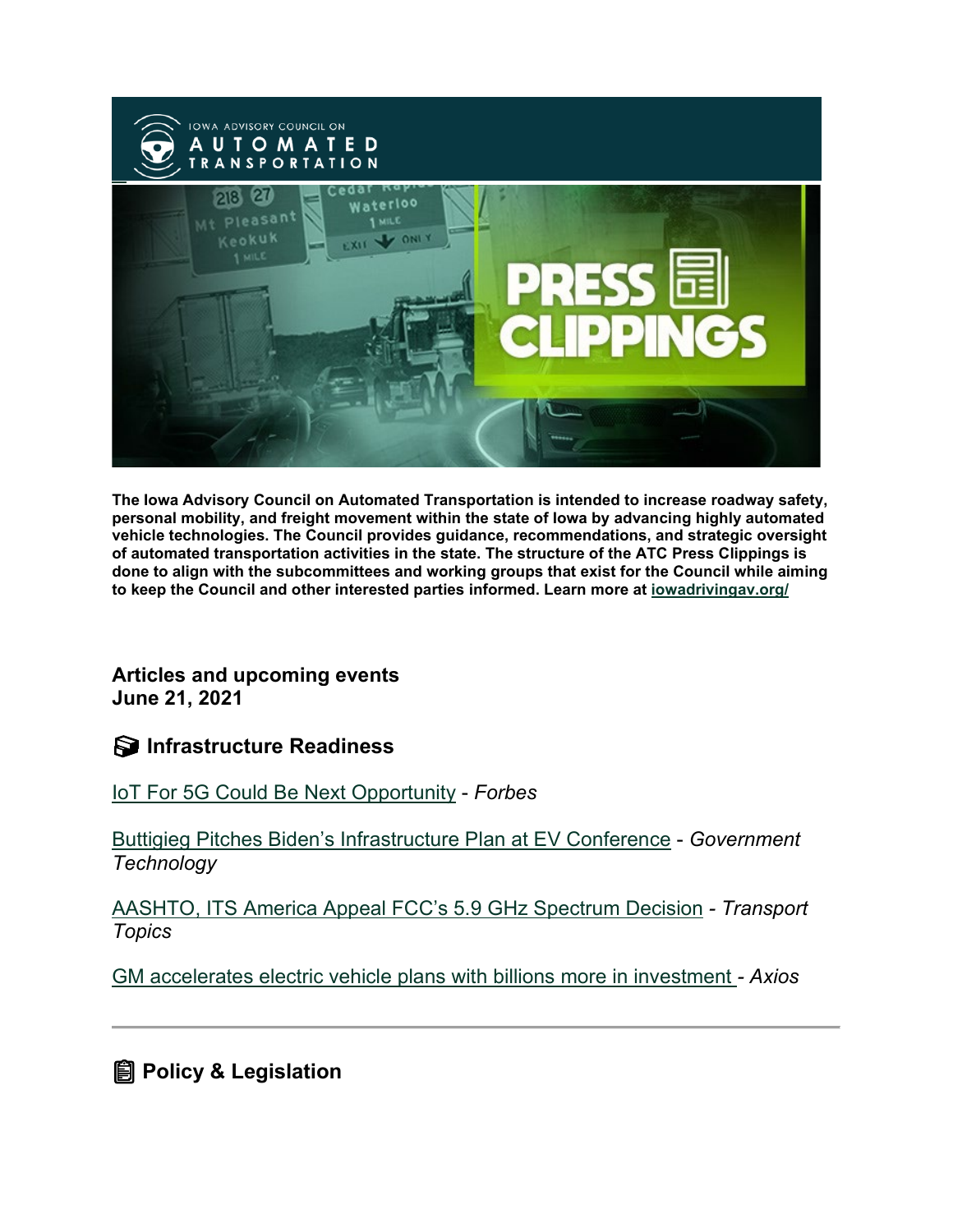[AV Transit Projects Are Evolving to Full-Scale Deployments](https://www.govtech.com/fs/av-transit-projects-are-evolving-to-full-scale-deployments?utm_medium=email&utm_source=govdelivery) - *Government Technology*

[U.S. push for self-driving cars faces union, lawyers opposition](https://www.reuters.com/article/usa-autos-self-driving/us-push-for-self-driving-cars-faces-union-lawyers-opposition-idUSL2N2NY23U?utm_medium=email&utm_source=govdelivery) - *Reuters*

[US to seek automated braking requirement for heavy trucks](https://apnews.com/article/auto-safety-automatic-braking-systems-heavy-trucks-biden-d290ed87daa843761e6fea937a621a8a?utm_medium=email&utm_source=govdelivery) *- AP*

[My robot legion will dethrone Deliveroo, says 'Starship' CEO](https://www.verdict.co.uk/starship-technologies-new-ceo/?utm_medium=email&utm_source=govdelivery) *- Verdict*

### **ED Economic Development**

[Backers say Smart City Challenge has put Columbus ahead of its peers](https://www.dispatch.com/story/business/2021/06/15/smart-city-supporters-say-work-has-put-columbus-ahead-its-peers/7693068002/?utm_medium=email&utm_source=govdelivery) - *The Columbus Dispatch*

[Nvidia acquires hi-def mapping startup DeepMap to bolster](https://techcrunch.com/2021/06/10/nvidia-acquires-hi-def-mapping-startup-deepmap-to-bolster-av-technology/?utm_medium=email&utm_source=govdelivery) AV technology - *Tech Crunch*

[Waymo teams up with trucker JB Hunt on autonomous freight hauling](https://www.theverge.com/2021/6/10/22527430/waymo-jb-hunt-autonomous-truck-freight-test-texas?utm_medium=email&utm_source=govdelivery) in [Texas](https://www.theverge.com/2021/6/10/22527430/waymo-jb-hunt-autonomous-truck-freight-test-texas?utm_medium=email&utm_source=govdelivery) - *The Verge*

[Self-driving truck firm TuSimple opens new facility at AllianceTexas, plots](https://www.dallasnews.com/business/technology/2021/06/16/self-driving-truck-firm-tusimple-opens-new-facility-at-alliancetexas-plots-expansion-east/?utm_medium=email&utm_source=govdelivery)  [expansion east](https://www.dallasnews.com/business/technology/2021/06/16/self-driving-truck-firm-tusimple-opens-new-facility-at-alliancetexas-plots-expansion-east/?utm_medium=email&utm_source=govdelivery) *- Dallas Morning News*

### **Public Safety & Enforcement**

[Cruise gets permit from California to provide passenger test rides in driverless](https://www.theverge.com/2021/6/5/22520227/cruise-permit-california-driverless-autonomous-vehicles?utm_medium=email&utm_source=govdelivery)  [vehicles](https://www.theverge.com/2021/6/5/22520227/cruise-permit-california-driverless-autonomous-vehicles?utm_medium=email&utm_source=govdelivery) - *The Verge*

[Aurora brings in outsiders to boost safety efforts, public trust of driverless](https://techcrunch.com/2021/06/03/aurora-brings-in-outsiders-to-boost-safety-efforts-public-trust-of-driverless-vehicles/?utm_medium=email&utm_source=govdelivery)  [vehicles](https://techcrunch.com/2021/06/03/aurora-brings-in-outsiders-to-boost-safety-efforts-public-trust-of-driverless-vehicles/?utm_medium=email&utm_source=govdelivery) - *Tech Crunch*

[Virginia County Pursues Autonomous, Work Zone Safety Tech](https://www.govtech.com/fs/virginia-county-pursues-autonomous-work-zone-safety-tech?utm_medium=email&utm_source=govdelivery) *- Government Technology*

[Waycare Reports 18% Drop in Crashes in Las Vegas Road Test](https://www.govtech.com/biz/waycare-reports-18-drop-in-crashes-in-las-vegas-road-test?utm_medium=email&utm_source=govdelivery) *- Governemnt Technology*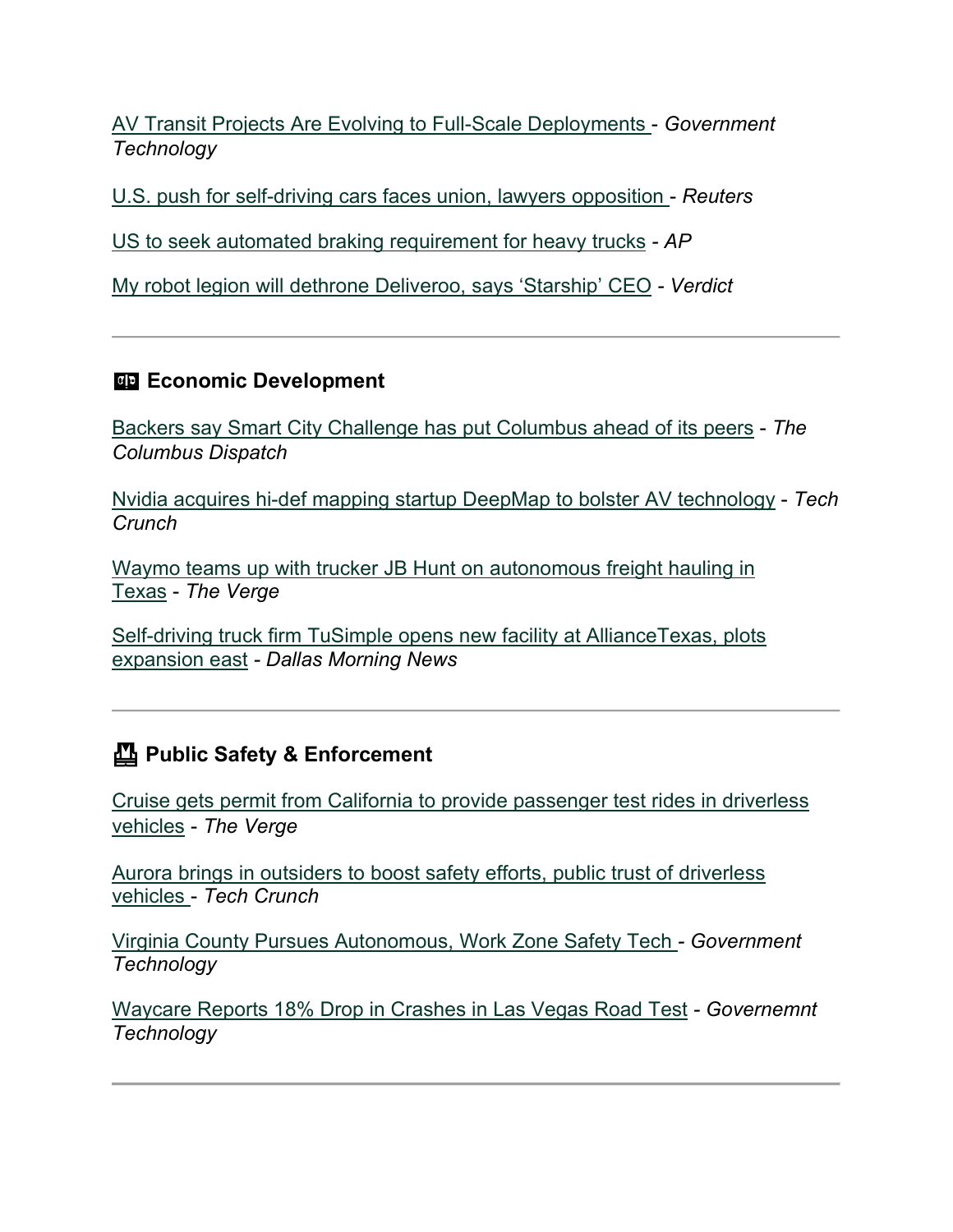### **Research, Development, Testing & Evaluation**

Two-Year [Rural Road Test Underway Of Automated Shuttle Bus](https://aashtojournal.org/2021/06/11/two-year-rural-road-test-underway-of-automated-shuttle-bus/?utm_medium=email&utm_source=govdelivery) - *AASHTO Journal*

[Luminar is using lidar to help build the 'uncrashable car'](https://www.theverge.com/2021/6/15/22533711/luminar-lidar-autonomous-vehicle-hands-on-demo-austin-russell?utm_medium=email&utm_source=govdelivery) *- The Verge*

[Your hands-free car drives way more politely than you](https://www.axios.com/hands-free-driving-safety-cars-bf692c21-f3ae-4443-ab69-fccd3fb69588.html?utm_medium=email&utm_source=govdelivery) *- Axios*

# **E** Upcoming Events

[ARA Wireless Living Lab Launch Celebration](https://app.smartsheet.com/b/form/0caa266db98b4fd28acbfa22a1686e99?utm_medium=email&utm_source=govdelivery) *Iowa State University* Monday, June 28 2-4 pm CT

[AVs at Work: Construction and Mining](https://pavecampaign.org/event/pave-virtual-panel-avs-at-work-construction-and-mining/?utm_medium=email&utm_source=govdelivery) *Partners for Automated Vehicle Educaton* Wednesday, June 23 1 pm CT

**Presenters:** Bibhrajit Halder, Ph.D. – Founder & CEO, SafeAI Angus Pacala – Co-founder & CEO, Ouster Ozgur Tohumcu – CEO, Oxbotica

The Future of Roads - [Designing Supportive/Safety Infrastructure at the Corridor](https://pavecampaign.org/event/the-future-of-roads-designing-supportive-safety-infrastructure-at-the-corridor-level/?utm_medium=email&utm_source=govdelivery)  [Level](https://pavecampaign.org/event/the-future-of-roads-designing-supportive-safety-infrastructure-at-the-corridor-level/?utm_medium=email&utm_source=govdelivery) *SAE Detroit & Partners for Automated Vehicle Education* Thursday, June 24 11 am CT

#### **Presenters:**

David Clifford – Head of Strategic Innovation, Cavnue Paul Fanson – Senior Manager, Toyota Motor North America R&D Dino Nardicchio – Head of Automotive and AV Partnerships, Cavnue